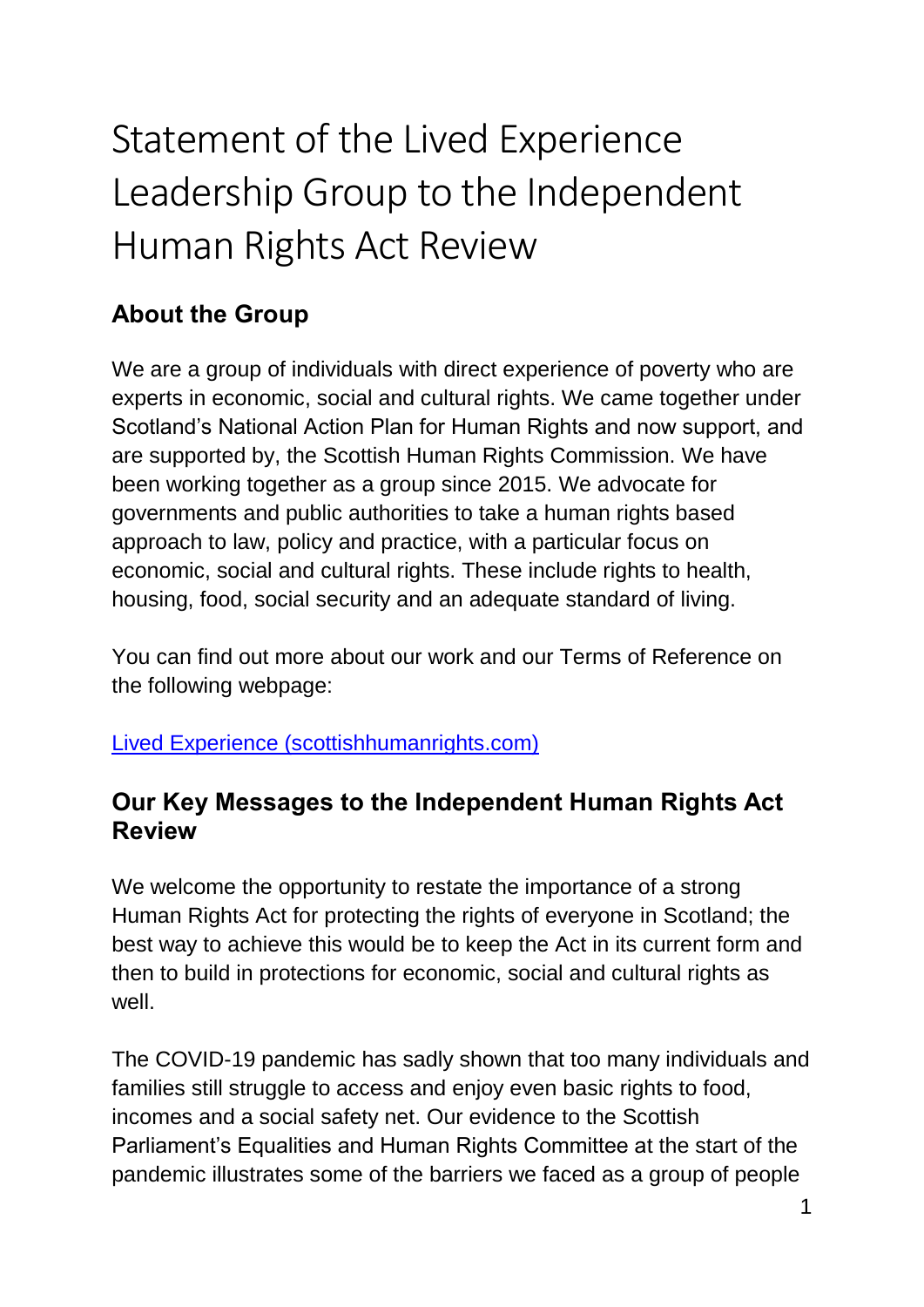in poverty.<sup>*i*</sup> We note the work of the First Minister's Advisory Group on Human Rights Leadership and the National Task Force on improving protections for economic, social and cultural rights in Scots law and urge the UK Government to take similar steps. This would be a better and more effective use of its energies and resources, rather than constant reviews of fundamental, constitutional legislation.

We have been disappointed to see that the Review has a technical, legal focus which effectively shuts out the participation and inclusion of many people who are directly affected by human rights issues. People should not need a specialist legal qualification to be able to participate in a Review which profoundly affects our relationship to our governments. We note that the International Covenant on Civil and Political Rights explicitly articulates that individuals have the right to take part in the conduct of public affairs,<sup>ii</sup> and especially those which so profoundly seek to shift the balance of power even further away from us, as rights holders. Furthermore, a core principle of a human rights based approach is that of participation. We therefore recommend to the Review that the next stage of its work should be to consider how people across the UK can participate meaningfully in discussions about improving and strengthening rights protections, thinking especially about people with protected characteristics and intersecting identities. These people, after all, have much to contribute to our understanding of how to be a rightsrespecting nation.

We note that those cases which succeed in being litigated under the Human Rights Act 1998 are a very small proportion of the actual need, given that the barriers to bringing and successfully litigating a case for people in poverty are enormous. Each case which has an impact on improving the situation of people in need is an important step in the journey towards being a country which respects rights and the rule of law.